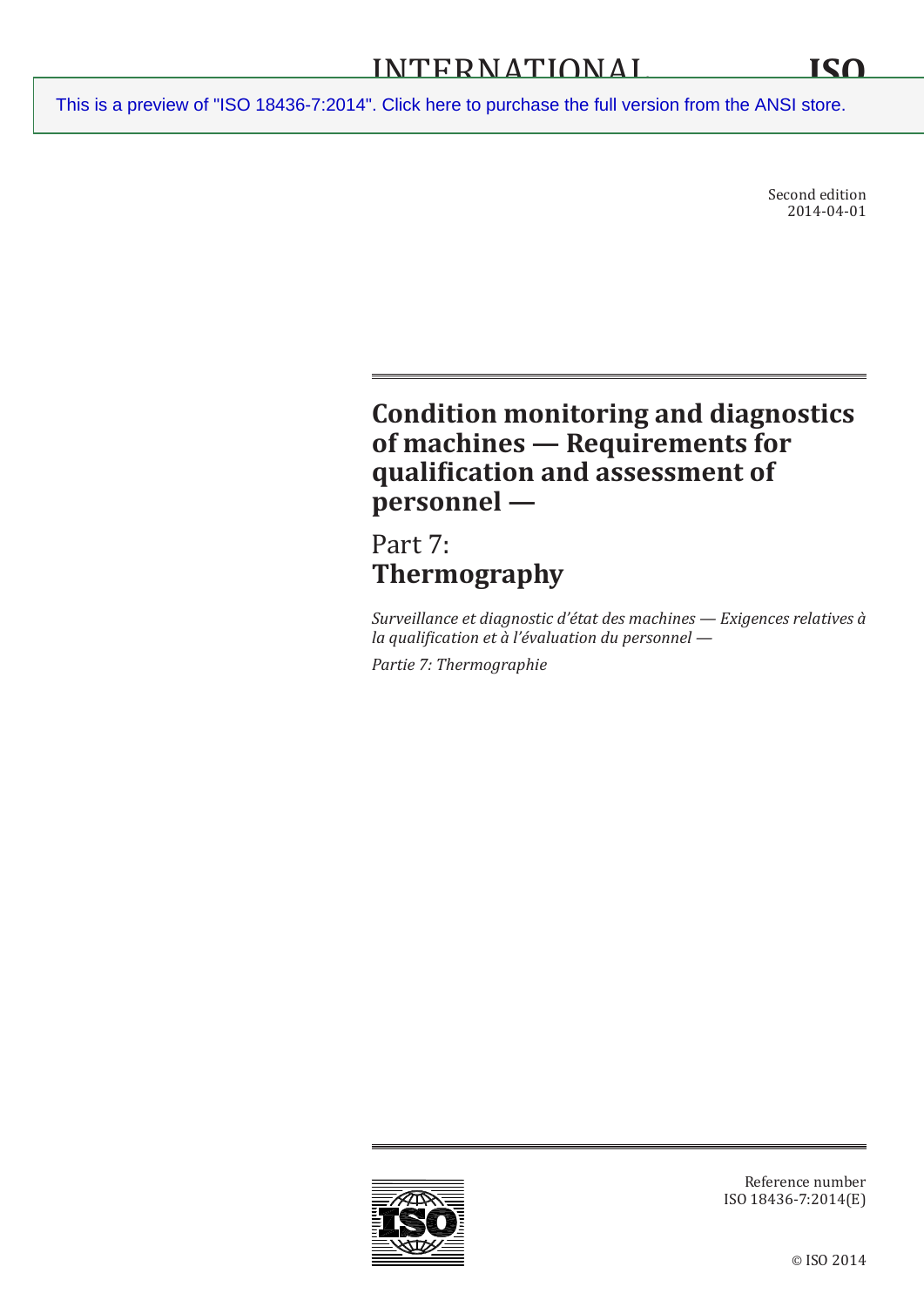

## **COPYRIGHT PROTECTED DOCUMENT**

© ISO 2014

All rights reserved. Unless otherwise specified, no part of this publication may be reproduced or utilized otherwise in any form or by any means, electronic or mechanical, including photocopying, or posting on the internet or an intranet, without prior written permission. Permission can be requested from either ISO at the address below or ISO's member body in the country of the requester.

ISO copyright office Case postale 56 • CH-1211 Geneva 20 Tel. + 41 22 749 01 11 Fax + 41 22 749 09 47 E-mail copyright@iso.org Web www.iso.org

Published in Switzerland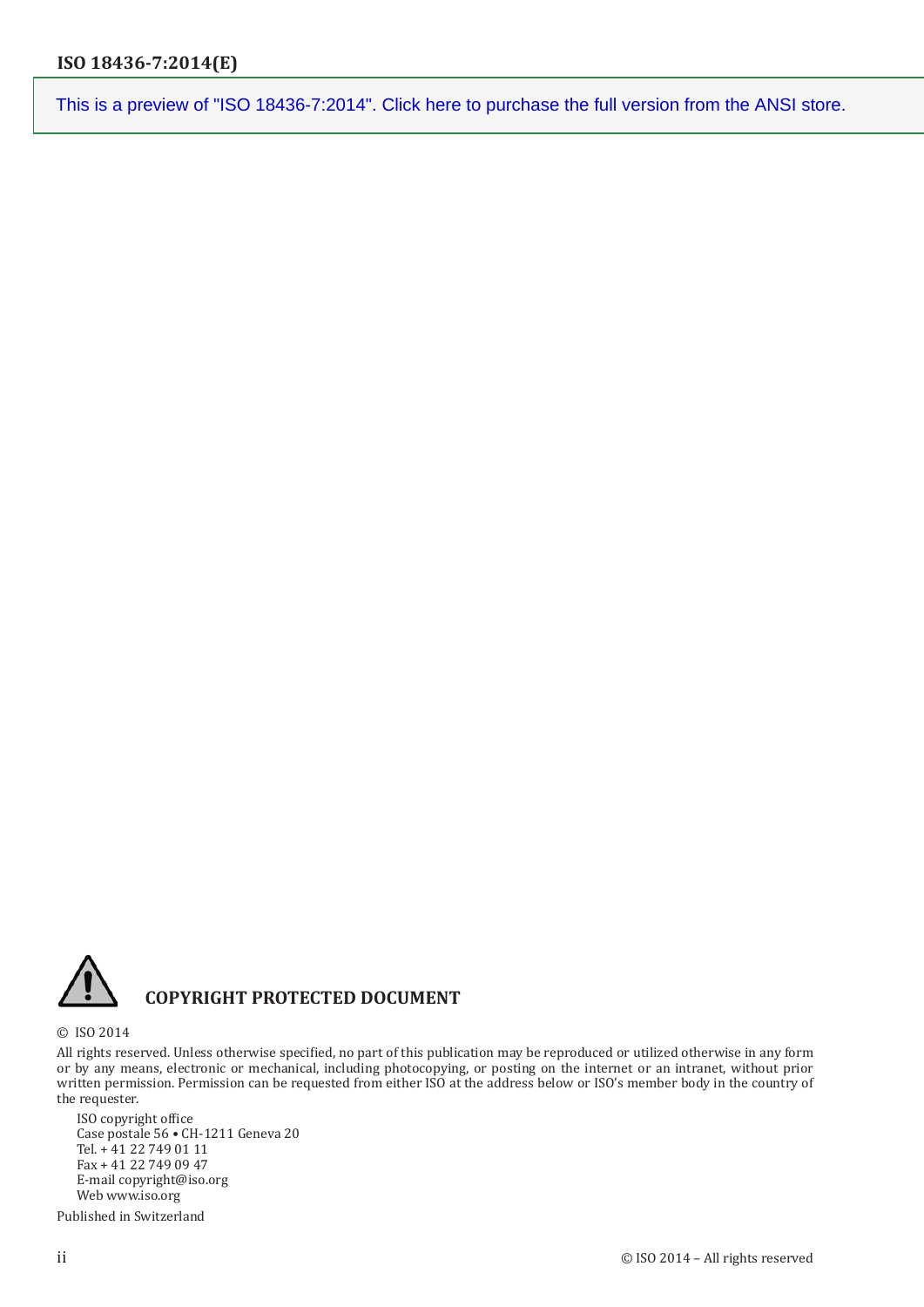| <b>Contents</b><br>Page |                                                                                                                                                                                                                                                                                                                                                                                                                                                                                                                                         |  |
|-------------------------|-----------------------------------------------------------------------------------------------------------------------------------------------------------------------------------------------------------------------------------------------------------------------------------------------------------------------------------------------------------------------------------------------------------------------------------------------------------------------------------------------------------------------------------------|--|
|                         |                                                                                                                                                                                                                                                                                                                                                                                                                                                                                                                                         |  |
|                         |                                                                                                                                                                                                                                                                                                                                                                                                                                                                                                                                         |  |
| 1                       |                                                                                                                                                                                                                                                                                                                                                                                                                                                                                                                                         |  |
| 2                       |                                                                                                                                                                                                                                                                                                                                                                                                                                                                                                                                         |  |
| 3                       |                                                                                                                                                                                                                                                                                                                                                                                                                                                                                                                                         |  |
| 4                       | 4.1<br>4.2<br>4.3<br>4.4                                                                                                                                                                                                                                                                                                                                                                                                                                                                                                                |  |
| 5                       | Eligibility 3<br>5.1<br>5.2<br>5.3<br>$\pmb{\text{Training}}\xspace_{\text{}}\xspace_{\text{}}\xspace_{\text{}}\xspace_{\text{}}\xspace_{\text{}}\xspace_{\text{}}\xspace_{\text{}}\xspace_{\text{}}\xspace_{\text{}}\xspace_{\text{}}\xspace_{\text{}}\xspace_{\text{}}\xspace_{\text{}}\xspace_{\text{}}\xspace_{\text{}}\xspace_{\text{}}\xspace_{\text{}}\xspace_{\text{}}\xspace_{\text{}}\xspace_{\text{}}\xspace_{\text{}}\xspace_{\text{}}\xspace_{\text{}}\xspace_{\text{}}\xspace_{\text{}}\xspace_{\text{}}\xspace_{$<br>5.4 |  |
| 6                       | 6.1<br>6.2<br>6.3                                                                                                                                                                                                                                                                                                                                                                                                                                                                                                                       |  |
|                         | Annex A (normative) Training course requirements and minimum training hours for<br>thermography personnel and a control of the control of the control of the control of the control of the control of the control of the control of the control of the control of the control of the control of the control of th                                                                                                                                                                                                                       |  |
|                         |                                                                                                                                                                                                                                                                                                                                                                                                                                                                                                                                         |  |
|                         |                                                                                                                                                                                                                                                                                                                                                                                                                                                                                                                                         |  |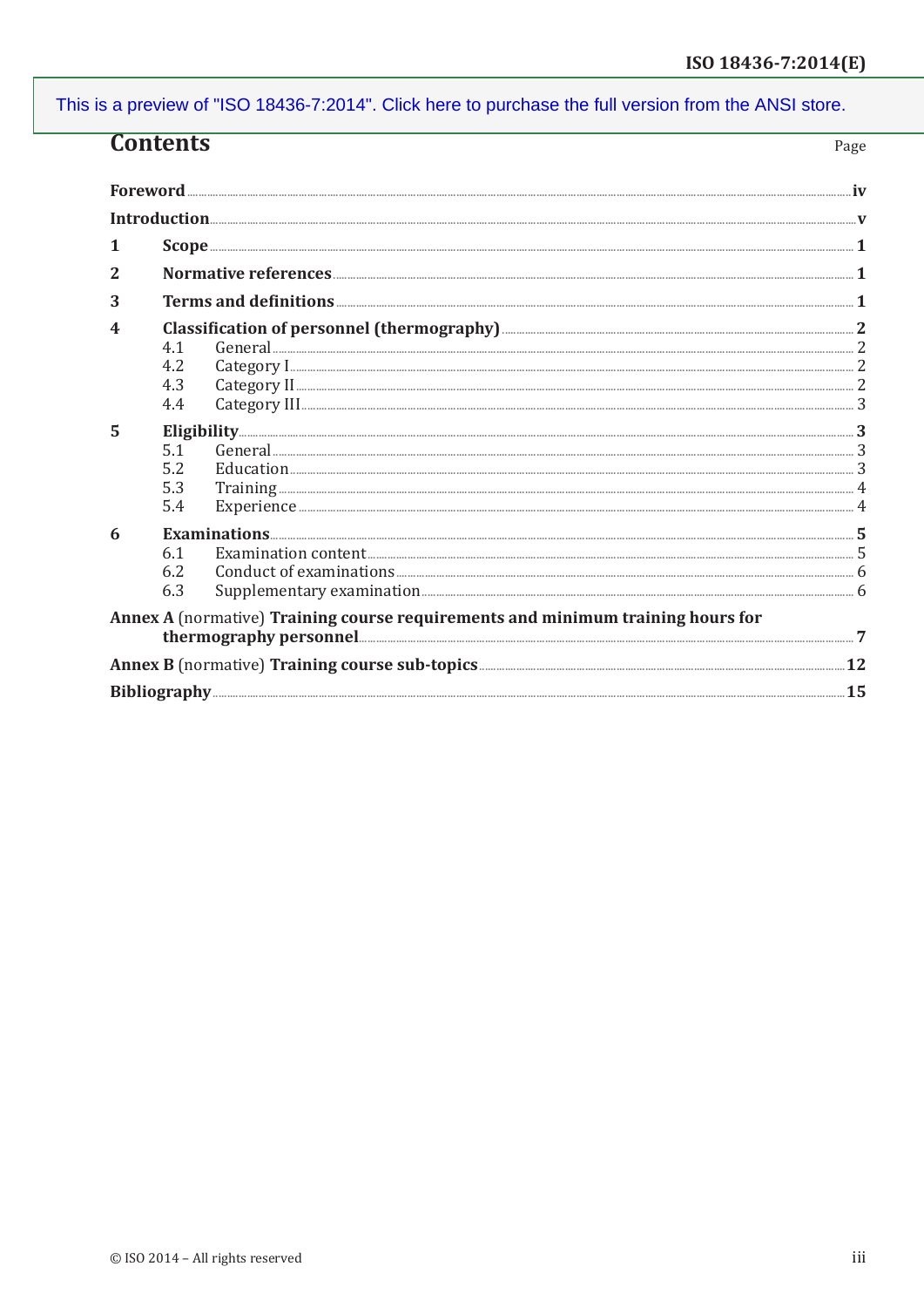### **Foreword**

ISO (the International Organization for Standardization) is a worldwide federation of national standards bodies (ISO member bodies). The work of preparing International Standards is normally carried out through ISO technical committees. Each member body interested in a subject for which a technical committee has been established has the right to be represented on that committee. International organizations, governmental and non-governmental, in liaison with ISO, also take part in the work. ISO collaborates closely with the International Electrotechnical Commission (IEC) on all matters of electrotechnical standardization.

The procedures used to develop this document and those intended for its further maintenance are described in the ISO/IEC Directives, Part 1. In particular the different approval criteria needed for the different types of ISO documents should be noted. This document was drafted in accordance with the editorial rules of the ISO/IEC Directives, Part 2 (see [www.iso.org/directives\)](http://www.iso.org/directives).

Attention is drawn to the possibility that some of the elements of this document may be the subject of patent rights. ISO shall not be held responsible for identifying any or all such patent rights. Details of any patent rights identified during the development of the document will be in the Introduction and/or on the ISO list of patent declarations received (see [www.iso.org/patents](http://www.iso.org/patents)).

Any trade name used in this document is information given for the convenience of users and does not constitute an endorsement.

For an explanation on the meaning of ISO specific terms and expressions related to conformity assessment, as well as information about ISO's adherence to the WTO principles in the Technical Barriers to Trade (TBT) see the following URL: [Foreword - Supplementary information](http://www.iso.org/iso/home/standards_development/resources-for-technical-work/foreword.htm)

The committee responsible for this document is ISO/TC 108, *Mechanical vibration, shock and condition monitoring*, Subcommittee SC 5, *Condition monitoring and diagnostics of machine systems*.

This second edition cancels and replaces the first. edition (ISO 18436-7:2008), of which it constitutes a minor revision.

ISO 18436 consists of the following parts, under the general title *Condition monitoring and diagnostics of machines — Requirements for qualification and assessment of personnel —*:

- *Part 1: Requirements for assessment bodies and the assessment process*
- *Part 2: Vibration condition monitoring*
- *Part 3: Requirements for training bodies and the training process*
- *Part 4: Field lubricant analysis*
- *Part 5: Lubricant laboratory technician/analyst*
- *Part 6: Acoustic emission*
- *Part 7: Thermography*
- *Part 8: Ultrasound*

The following part is planned:

— *Part 9: Condition monitoring specialists*